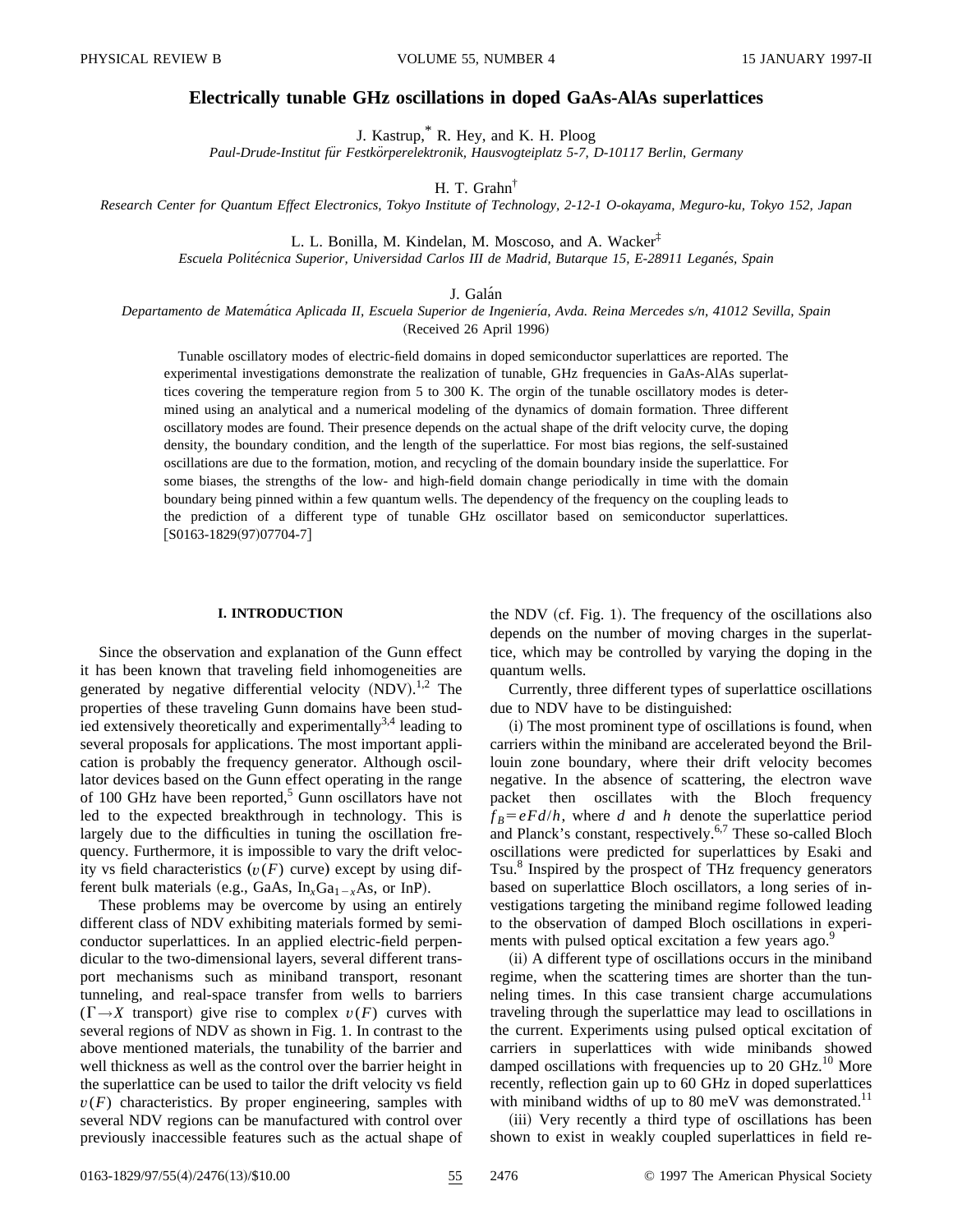

FIG. 1. (a) Conduction band profile of a superlattice with three subbands in an applied electric field. (b) Drift velocity vs field characteristics of this superlattice consisting of the nonresonant background, the low-field maximum ( $C_1 \rightarrow C_1$ ), and the first two resonant tunneling maxima. The dotted line indicates a possible shape of the  $v(F)$  curve in the case of a  $\Gamma \rightarrow X$  resonance located between the  $C_1 \rightarrow C_2$  and  $C_1 \rightarrow C_3$  resonances. The dashed line is explained in the text.

gions where tunneling into higher subbands takes place.<sup>12-14</sup> As a consequence of domain formation, this type of oscillations may also be observed in field regions where the electrons tunnel between the lowest subbands. While the first two oscillation types have never been observed under constant bias conditions, this type is shown to operate over a broad frequency range practically independent of the external circuit and without any external triggering.

In this paper we investigate experimentally and theoretically the third type of oscillations in lightly and moderately doped superlattices (SL). This type of oscillations may be generally observable in the NDV regime of the  $v(F)$  characteristics of such superlattices. In a companion paper,  $15$  we have shown that self-sustained oscillations may exist if the dimensionless doping parameter,  $v = eN_D d/(\epsilon F_M)$  (*N<sub>D</sub>* is the 3D SL doping, and  $F_M$  is the field at the resonance we consider) lies between two values ( $v_1/N, v_2$ ) which can be calculated numerically from the local  $v(F)$  characteristics  $(N$  is the number of SL periods). If several tunneling resonances exist [cf. Figs.  $1(a)$  and  $(b)$ ] the frequency of the oscillations increases with increasing index of the subband involved in the tunneling resonance. This observation is attributed to the larger drift velocities associated with the resonances involving higher subbands. Furthermore, several oscillatory modes without the typically well-defined domains are shown to exist. These oscillatory modes can be tuned in frequency simply by changing the applied voltage. Because the oscillations are observable even at room temperature, we suggest to use superlattice oscillators based on resonant tunneling into higher subbands as a tunable source for high frequencies.

### **II. EXPERIMENTAL RESULTS**

Four GaAs/AlAs superlattice structures, grown by molecular beam epitaxy, are discussed in this paper. The samples are hereafter referred to as  $9.0/4.0$  (doped and undoped),  $9.0/1.5$ , and  $13.3/2.7$ , where the first number refers to the GaAs well width and the second to the AlAs barrier thickness in nm (cf. Table I). The superlattices are embedded between two highly doped  $Al_{0.5}Ga_{0.5}As$  contact layers with a doping density  $N_D = 2 \times 10^{18}$  cm<sup>-3</sup> (Si for  $n^+$ - and Be for  $p^+$ -type doping) forming  $n^+$ -*n*- $n^+$  and  $p^+$ -*i*- $n^+$ diodes. After evaporating AuGe/Ni contacts onto the top and substrate side and alloying them for Ohmic connections, the samples are wet-etched into mesas of 120  $\mu$ m diameter. The circular top contacts of 70  $\mu$ m diameter leave a large part of the mesas uncovered to allow for optical access. All experiments are performed at 5 K in a He-flow cryostat using highfrequency coaxial cables with a bandwidth of 20 GHz. The time-averaged current-voltage data are recorded with a Keithley SMU236. The time-resolved current is detected with a Tektronix sampling oscilloscope CSA 803 using the GHz sampling head SD-32.

## **A. Current-voltage characteristics**

Figure 2 shows the current-voltage (*I*-*V*) characteristics of the doped 9.0/4.0 sample in forward bias. Clearly visible are two plateau regions with almost constant current between 0.5 and 4 V and 6.5 and 8.5 V. To prove that these plateaus are related to the subband resonances, time-of-flight mea-

TABLE I. Parameters of the four investigated samples. *N* denotes the number of periods and  $N_{2D}$  the two-dimensional carrier density introduced by doping.  $C_i$  and  $X_1$  indicate the energy positions of the lowest G-subbands in the wells and the lowest *X*-subbands in the barriers, respectively. The width of the lowest conduction miniband is given by  $\Delta_1$ . The energies of the subbands measured from the bottom of the GaAs conduction band have been obtained by conventional envelope function calculations.

| $d_{\rm GaAs}/d_{\rm AlAs}$<br>(nm/nm) | N  | Type                    | $N_{2D}$<br>$\rm (cm^{-2})$ | C <sub>1</sub><br>(meV) | $C_2$<br>(meV) | $C_3$<br>(meV) | $X_1$<br>(meV) | $\Delta_1$<br>(meV) |
|----------------------------------------|----|-------------------------|-----------------------------|-------------------------|----------------|----------------|----------------|---------------------|
| 13.3/2.7                               | 50 | $n^+$ -n-n <sup>+</sup> | $1 \times 10^{10}$          | 23                      | 94             | 212            | 159            | 0.13                |
| 9.0/4.0                                | 40 | $n^+$ -n-n <sup>+</sup> | $1.5 \times 10^{11}$        | 44                      | 180            | 410            | 146            | < 0.1               |
| 9.0/4.0                                | 40 | $p^+$ -i-n <sup>+</sup> |                             | 44                      | 180            | 410            | 146            | < 0.1               |
| 9.0/1.5                                | 40 | $n^+$ -n-n <sup>+</sup> | $2.5 \times 10^{10}$        | 44                      | 180            | 411            | 199            | 3.7                 |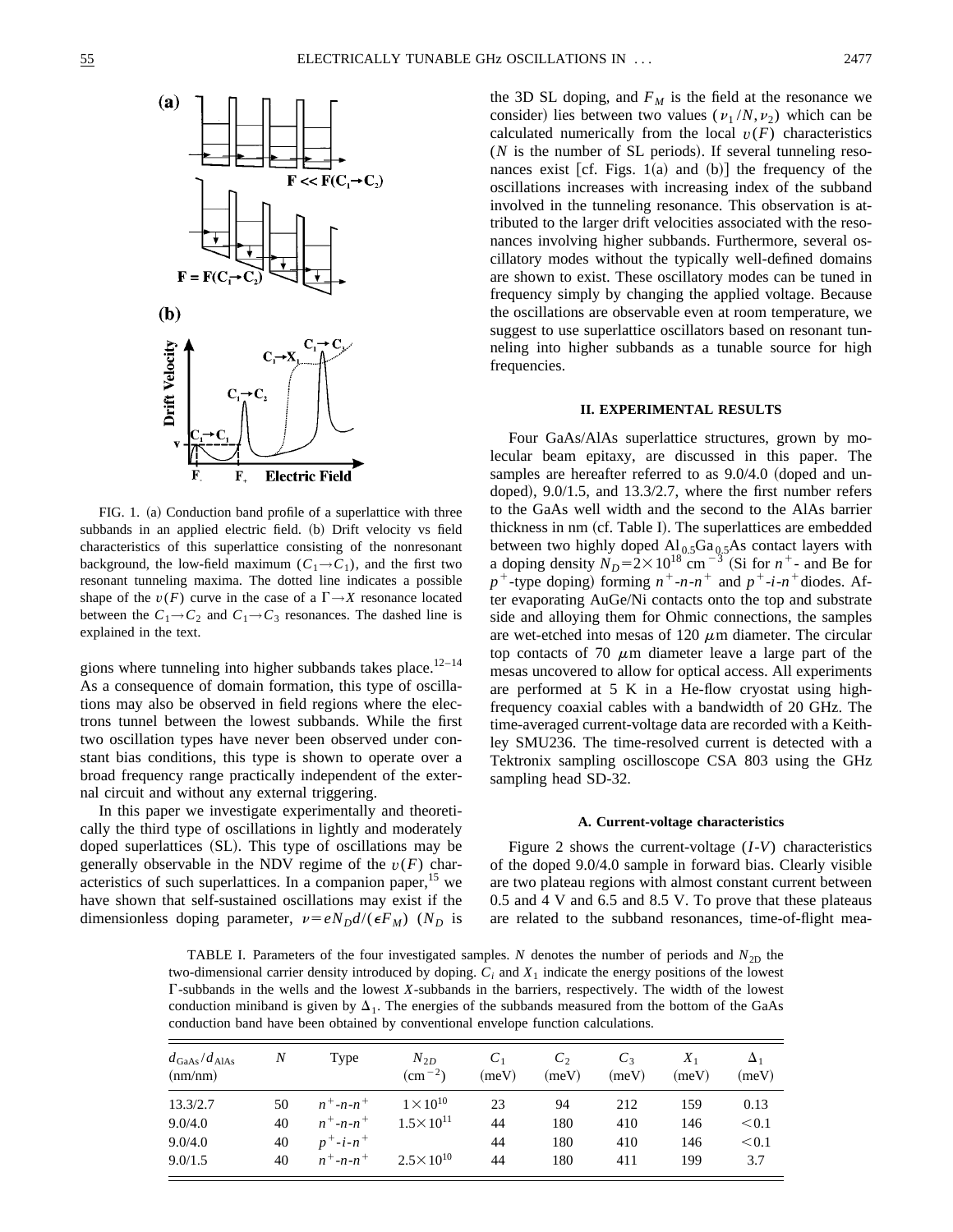

FIG. 2. Current-voltage characteristics of the doped 9.0/4.0 sample and peak photocurrent vs applied voltage obtained by timeof-flight experiments in the undoped 9.0/4 reference sample. The dashed line indicates the condition of current conservation for the second plateau assuming a low-field domain with a field strength corresponding to the  $C_1 \rightarrow C_2$  resonance.

surements were performed on an undoped 9.0/4.0 reference sample  $(p^{\dagger} - i - n^{\dagger})$  diode).<sup>16</sup> The peak photocurrent is thereby taken as a measure for the inverse transport time, which at low excitation densities is directly proportional to the drift velocity for homogeneous fields. Note that for the presentation in Fig. 2 the built-in voltage (1.5 V) of the  $p^+$ -*i*- $n^+$ diode has been subtracted from the reverse bias voltage applied to the  $p^+$ -*i*- $n^+$  diode and the sign has been inverted. The resonances for tunneling from the first into the second  $(C_1 \rightarrow C_2)$  as well as into the third  $(C_1 \rightarrow C_3)$  conduction subband are clearly observed at 6 and 15 V, respectively. The low-field transmission maximum  $(C_1 \rightarrow C_1)$ , which in the case of a strongly coupled superlattice corresponds to miniband conduction, is not resolved in this sample, because the transport time is too long in this field range to be resolved with this method. However, it has been shown previously that even weakly coupled superlattices exhibit a negative differential drift velocity in this regime.17 In addition to the  $C_1 \rightarrow C_i$  resonances due to  $\Gamma$  subbands in the GaAs wells and the exponential nonresonant background, a pronounced steplike increase of the peak photocurrent is observed at about 10 V, which is assigned to enhanced transport through the lowest *X* level in the AlAs barriers. The lowest *X* states of the AlAs barriers are energetically located in such a way that transport through these *X* states becomes possible at voltages between the  $C_1 \rightarrow C_2$  and  $C_1 \rightarrow C_3$  resonances. In the drift velocity vs field characteristics, this  $\Gamma \rightarrow X$  resonance leads to a steplike increase of the drift velocity as indicated by the dotted line in Fig.  $1(b)$ .

The voltages of the observed resonances can be compared to the calculated energy levels listed in Table I. For example, the bias voltages  $U_{bias}$  for  $\Gamma \rightarrow \Gamma$  resonances are calculated using

$$
U_{\rm res}(C_1 \to C_j) = \frac{N(C_j - C_1)}{e},\tag{1}
$$

where  $C_1$  denotes the energy of the injecting conduction subband and  $C_i$  the energy of the conduction subband, in which the carriers are tunneling into. *N* refers to the number of periods and *e* to the electron charge. In the case of  $\Gamma \rightarrow X$ resonances, however, the distance between the levels is reduced to half the superlattice period. Therefore, an additional factor of 2 has to be included, i.e.,

$$
U_{\text{res}}(C_1 \to X_j) = 2 \frac{N(X_j - C_1)}{e},\tag{2}
$$

where  $X_i$  denotes the energy of the receiving state in the barrier. The voltages for the  $\Gamma$  resonances  $C_1 \rightarrow C_2$  and  $C_1 \rightarrow C_3$  are calculated using Eq. (1) resulting in 5.4 and 14.6 V for the  $9.0/4.0$  sample, respectively. Using Eq.  $(2)$ , we obtain a resonance voltage of 8.2 V for the  $C_1 \rightarrow X_1$  resonance in this sample. All values agree well with the observed values. Note that all observed resonances appear at slightly higher voltages due to field inhomogeneities and screening effects.

To investigate the electric field inside the superlattice, photoluminescence (PL) measurements have been performed.<sup>13,18</sup> Due to the quantum-confined Stark effect, the PL from regions with strong electric fields is redshifted with respect to the PL from low-field regions. The experiments reveal that in both plateau regions of this sample the PL consists of two peaks with their respective intensity depending on the applied bias voltage. This Stark splitting of the PL signal is taken as direct evidence for the existence of two distinct electric-field domains, which are formed because of NDV and current conservation. For the first plateau the consequence of this conservation law is depicted by the dashed line in Fig.  $1(b)$ . Clearly, the electric field of the low-field domain  $(F_L)$  corresponds to the  $C_1 \rightarrow C_1$  resonance peak, while the field strength of the high-field domain  $(F_R)$  lies on the next rising branch of the  $v(F)$  characteristics slightly below the  $C_1 \rightarrow C_2$  resonance.<sup>19,20</sup> Applied to the second plateau, the current conservation law  $(dashed lines in Fig. 2)$ shows that the high-field domain in this voltage region forms as a consequence of resonant transport through the  $X_1$  level in the barriers  $(C_1 \rightarrow X_1$  transport). In contrast to previous work,<sup>21</sup> where this new formation mechanism was considered, these measurements provide the first direct evidence relating *X* levels in the barriers to domain formation. However, it should be mentioned that it is not very surprising to observe domain formation due to transport through the  $X_1$ level. For domain formation to occur, only a *minimum of the*  $v(F)$  *curve* is required in conjunction with a sufficiently high carrier density.<sup>15</sup> In that sense the subject of domain formation and conditions for oscillations can be discussed simply by looking at the  $v(F)$  curve as discussed in a companion paper.<sup>15</sup>

In the 13.3/2.7 sample the calculated  $C_1 \rightarrow X_1$  resonance (13.7 V) is located between the  $C_1 \rightarrow C_3$  and  $C_1 \rightarrow C_4$  resonances, which are calculated to be at 9.5 and 17.9 V, respectively. Consequently, the *I*-*V* characteristic exhibits three plateaus as can be seen in Fig. 3. The thin dashed line has been added to indicate the positions of the transport maxima for homogeneous fields. Unlike in the 9.0/4.0 sample, the PL in the plateau regions shows no Stark splitting indicating that the field distribution inside the SL is less sharply defined. A possible explanation of this behavior is the existence of rather broad resonances in this weakly doped superlattice. However, the *I*-*V* characteristics show some clear signs of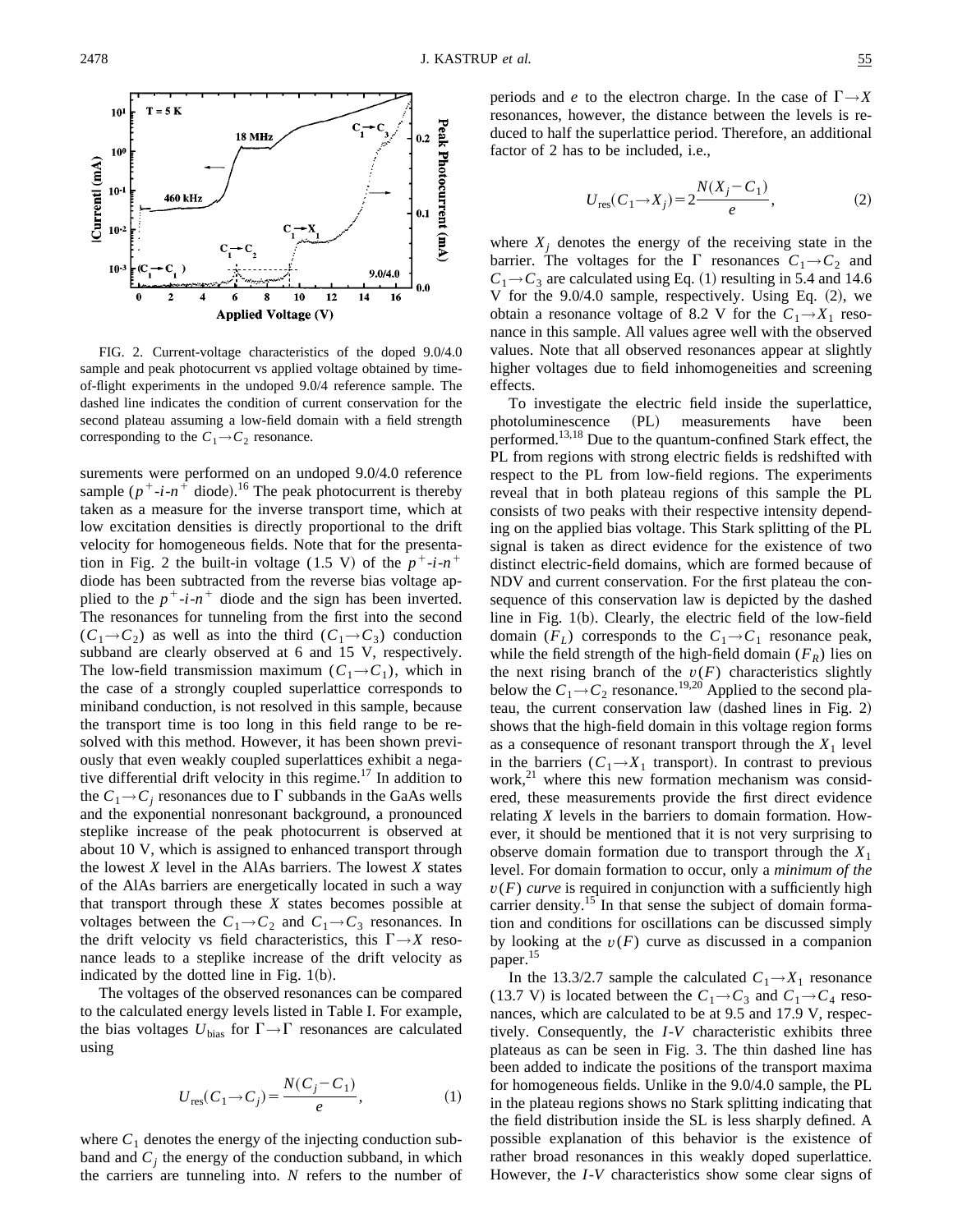

FIG. 3. Current-voltage characteristics at 4 and 295 K for the 13.3/2.7 sample. The dashed line shows schematically the expected drift velocity vs field characteristic of this sample for a homogeneous field.

domain formation (e.g., current branches<sup>19,22</sup>), but the differences between the electric-field values of these domains seem to be rather small. Since the QCSE is quadratic in the electric field, the peaks of the two domains cannot be resolved in the PL experiments. Because stable electric-field domains have been investigated intensively over the past years, we will not discuss the stationary regime any further. We will rather focus on the nonstationary behavior instead.

#### **B. Oscillations in different plateaus**

The absence of a regular pattern of current branches in the plateaus is a first hint that the field distribution inside the SL may not always be stable. Indeed, the current, e.g., in the lower plateau of the  $9.0/4.0$  sample (Fig. 4), shows a strongly time-dependent component, which has been attributed to an oscillatory instability of the field distribution inside the superlattice.<sup>12,13</sup> During one cycle of the oscillation a monopole forms near the cathode, drifts through the superlattice



FIG. 4. Current self oscillations at 0.78 V in the first plateau of the doped 9.0/4.0 sample at 4 K.



FIG. 5. Voltage dependence of the oscillation frequency within the first  $(a)$  and second  $(b)$  plateau of the doped 9.0/4.0 sample at 4 K. The frequencies are indicated as open circles. For comparison the time-averaged *I*-*V* characteristics are included labeled by dots.

towards the anode and dissolves, while a new monopole is formed.<sup>13</sup> This type of oscillation is denoted the first oscillation mode.

It is interesting to note that the displayed trace also contains a number of small current spikes. Supported by simulations, voltage turn-on measurements have shown that these small spikes are due to well-to-well hopping of the domain boundary moving through the superlattice.<sup>23</sup> Thus, the number of current spikes indicates how many superlattice periods are involved in the oscillation. For the displayed oscillation this leads to a number close to thirty, which allows to speculate that for this particular voltage the domain boundary crosses about three quarters of the superlattice during one cycle of the oscillation.

To analyze the oscillations in more detail, we have measured the voltage dependence of the oscillation frequency within the plateaus. The Fourier transform<sup>12</sup> exhibits a series of frequency maxima, of which we take the fundamental frequency as the oscillation frequency of the field distribution.

### *1. Voltage-independent frequency*

The voltage dependence of the oscillation frequency in the two plateaus of the 9.0/4.0 sample is plotted in Fig. 5 showing that the observed frequencies in the first plateau are weakly voltage dependent, while in the second plateau there is no dependence on the applied voltage at all. The noticeable increase of the frequency with voltage at the end of the first plateau is due to the charge monopole having less room to travel from the beginning of the superlattice to the position of the high-field domain. In both plateaus there are re-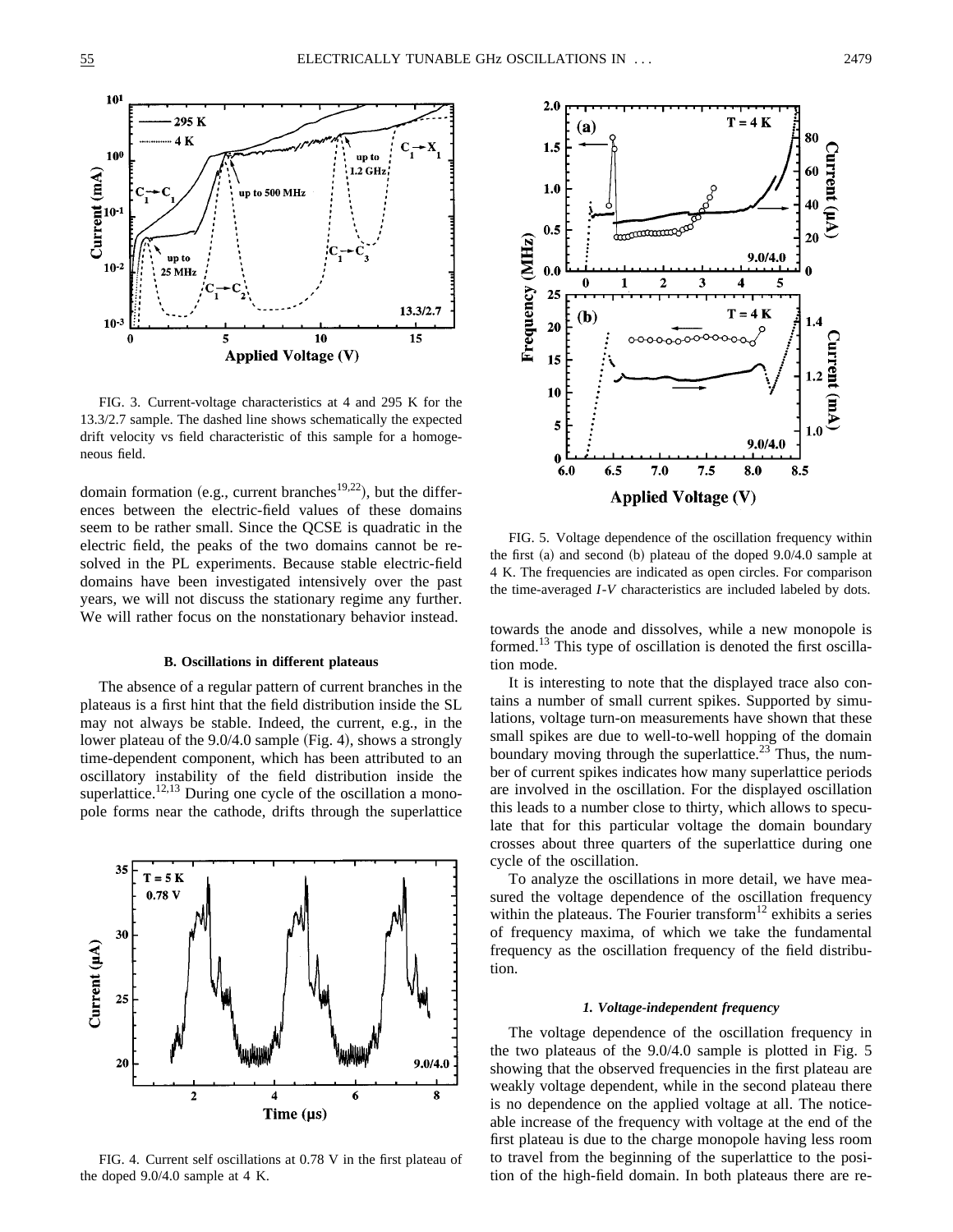

FIG. 6. Oscillation frequency vs applied voltage in the third plateau of the 13.3/2.7 sample for three different temperatures.

gions, where sinusoidal oscillations could not be observed. In these regions the current contains a time-dependent component, which is not periodic and therefore difficult to measure. In particular the discontinuities in the frequency at the beginning of the first plateau suggest that the oscillations may become chaotic, when the charge monopole oscillates near the contacts. While chaotic behavior has been shown to exist theoretically in the case of an external driving frequency,  $24.25$  the boundary regions of the plateaus are still under investigation in this respect. Very recently driven and undriven chaos have been observed in this system.<sup>26</sup> Note that chaotic behavior has also been observed at the onset of trap-dominated Gunn oscillations in ultrapure  $p$ -Ge.<sup>27</sup> This behavior is due to intermittent switching between small and large amplitude current oscillations, $27$  although its theoretical interpretation remains uncertain.28

#### *2. Voltage-dependent frequency*

In contrast to the 9.0/4.0 sample, the frequencies of the oscillations in the 13.3/2.7 sample exhibit a pronounced voltage dependence as shown in Fig. 6 for three different temperatures in the third plateau. The oscillations begin to appear close to the resonance maximum and decrease monotonically with increasing voltage. Furthermore, in this sample oscillations are only detected near the beginning of the plateaus in the region of NDV. This observation not only applies to the third plateau, but also to the first and second plateaus. Thus, there is a clear difference between the oscillations observed in these two samples. Unlike in the 9.0/4.0 sample, the time-resolved PL does not show an oscillating two-domain solution,<sup>13</sup> but merely an intensity modulated broad line. These two differences are taken as a signature for the existence of a different oscillatory mode in this sample, which is not related to well-defined electric-field domains.

In Fig. 7 the experimental results on the 9.0/1.5 sample are shown. In this case we used a  $25 \mu m$  mesa in order to keep the current at a reasonable level. Due to the stronger coupling, GHz oscillations are already observed in the lowest plateau. In addition to a strong voltage dependence of the frequency, there is also an abrupt jump to lower values. Higher plateaus could not be measured due to the large in-



FIG. 7. Voltage dependence of the oscillation frequency in the 9.0/1.5 sample at 4 K. The frequencies are indicated as open circles. For comparison the time-averaged *I*-*V* characteristic is included labeled by dots.

crease in current at about 8 V. Time-resolved PL spectra on a 120  $\mu$ m mesa do not show two well-separated lines. However, intensity oscillations with the same frequencies are clearly observed. Current oscillations on these large mesas are also measured using pulsed electric fields to avoid the heating of the sample.

### **C. Temperature dependence**

Figure 3 shows the current-voltage characteristic of the 13.3/2.7 sample at room temperature. From the fact that it still shows the plateaulike features related to resonant tunneling one can speculate that the oscillations may also be found at higher temperatures. In Fig. 6 the oscillations in the third plateau are observed up to 200 K, while in Fig. 8 tunable oscillations indeed exist even at 295 K in the case of the second plateau. These results are very encouraging, because they prove that a device such as a frequency generator based on the recently found tunable oscillatory mode can, in principle, be manufactured. However, in order to obtain well-



FIG. 8. Oscillation frequency (open circles) and amplitude  $(squares)$  vs applied voltage in the  $13.3/2.7$  sample at room temperature in the second plateau.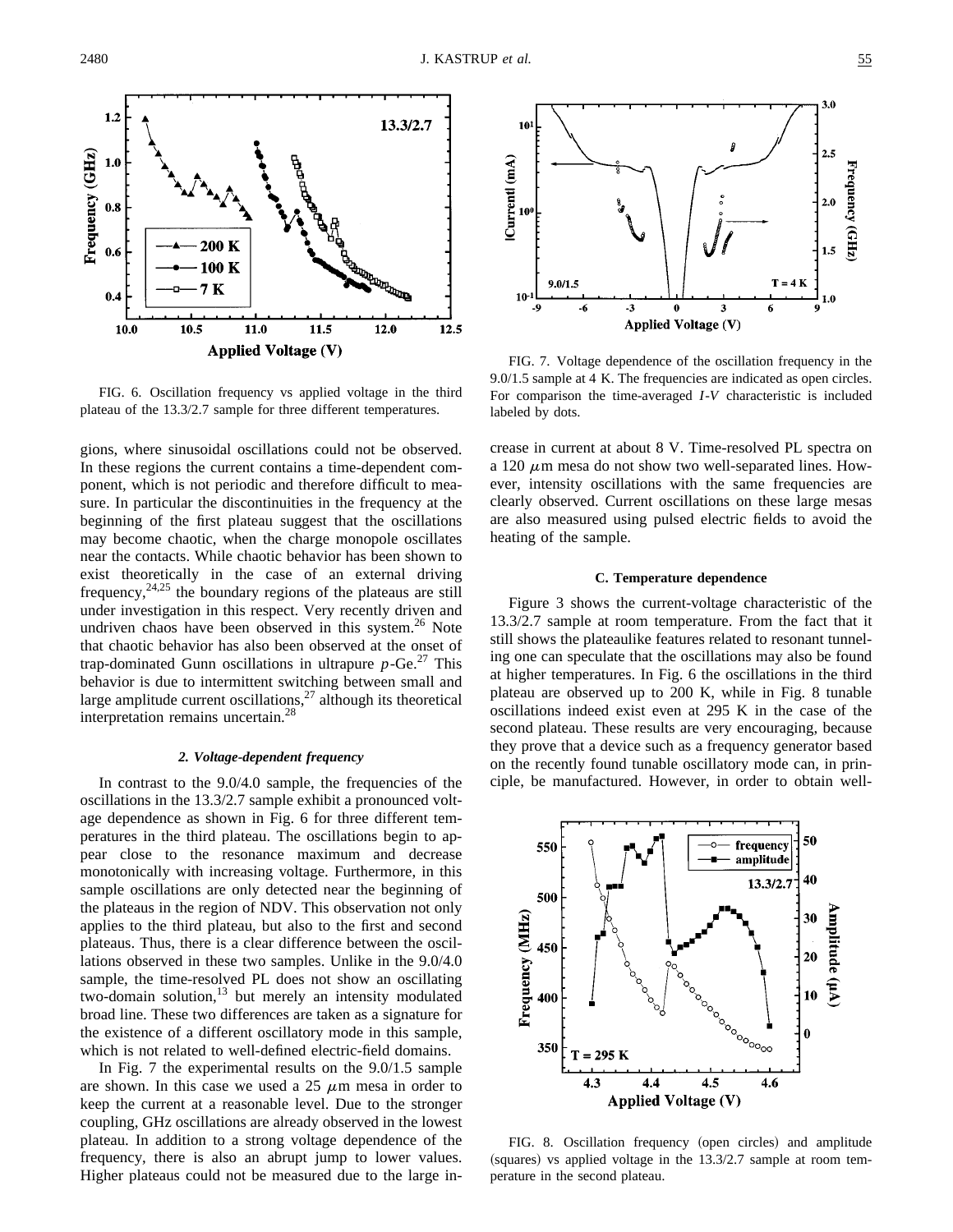defined resonances even at room temperature, one probably has to switch to another material system with stronger confinement. For example, superlattices based on  $In_xGa_{1-x}As/In_xAl_{1-x}As$  material system exhibit pronounced plateaus even at room temperature.<sup>29</sup> Therefore, it is expected that with properly chosen parameters oscillators based on  $In_xGa_{1-x}As/In_xAl_{1-x}As$  superlattices can be operated at room temperature.

## **III. THEORETICAL INTERPRETATION: THREE OSCILLATORY MODES**

In order to explain why the frequency depends in one case on the applied voltage, while it is voltage independent in the other case, the condition for the two oscillatory modes has to be investigated in more detail. Numerical calculations on the following discrete drift model have been performed for the electric field  $F_i$  and three-dimensional  $(3D)$  electron density electric field  $\vec{r}_i$  and three-dimensional (3D) electron density  $\vec{n_i}$  of the *i*th SL period as well as for the total current density *J* using the following equations:<sup>12,13,30,31</sup>

$$
F_i - F_{i-1} = \frac{ed}{\epsilon}(\tilde{n}_i - N_D),\tag{3}
$$

$$
\epsilon \frac{dF_i}{d\tilde{t}} + e\tilde{v}(F_i)\tilde{n_i} = J,\tag{4}
$$

$$
\frac{1}{N} \sum_{i=1}^{N} F_i = \frac{\Phi}{Nd}.
$$
 (5)

Here  $i=1, \ldots, N$  is the period index,  $N_D$  the 3D doping density, *d* the SL period,  $\epsilon$  the average permittivity, and  $\Phi$  the applied voltage between the two SL ends. Equations  $(3)$ – $(5)$ have to be supplemented using the appropriate initial conditions for the field profile  $F_i$  as well as with a boundary condition for  $F_0$ , which we take as

$$
F_1(t) - F_0(t) = c \frac{edN_D}{\epsilon},\tag{6}
$$

where  $c > 0$  denotes a dimensionless charge accumulation within the first SL period due to the excess doping outside the SL  $(n^+$ -*n*- $n^+$  structure). We expect that the narrower the barriers are, the larger  $c > 0$  is, since the overlap between wave functions of adjacent quantum wells is larger for narrower barriers. To find a precise relation between the structure of the  $n^+$  region before the SL and  $c$ , microscopic modeling of the full  $n^+$ - $n$ - $n^+$  structure (characterized in Ref. 20) is needed. This is outside the scope of the present work. However, we can estimate the values of *c* by comparing experimental and calculated frequency versus voltage bias curves. Thus comparing Figs.  $5, 6$ , and  $7$  with Fig. 13 $(b)$ , we obtain that *c* should be very small  $(c < 0.001)$  for samples 9.0/4.0 and 13.3/2.7, whereas *c* should be from 10 to 100 times larger for sample  $9.0/1.5$  (see the discussion below).

 $\tilde{v}(F)$  function is a phenomenological electron veloc-<br>The  $\tilde{v}(F)$  function is a phenomenological electron velocity, which is proportional to the tunneling probability. The main transport mechanism in weakly coupled superlattices is main transport mechanism in weakly coupled superiatives is sequential resonant tunneling. Thus,  $\tilde{v}(F)$  has peaks at the applied voltages or electric-field strengths corresponding to the alignment of the energy levels of adjacent quantum wells as given in Eq.  $(1)$ , which are always separated by a region of NDV. The experimentally observed voltage dependence of the frequency in samples  $9.0/4.0$  and  $13.3/2.7$  (cf. Figs. 5) and 6) can be explained in terms of the actual shape of the and 6) can be explained in terms of the actual shape of the  $\tilde{v}(F)$  curve, the doping density in the wells and the charge accumulation within the first period. The crucial features in  $\tilde{v}(F)$  curve are the separation between the peaks as well as their width. The position of the peaks can be approximated by Eq.  $(1)$ . The width of the peaks and the values of mated by Eq. (1). The width of the peaks and the values of the minima of  $\tilde{v}(F)$  depend on the particular scattering mechanisms, which are present in the samples. However, it is reasonable to assume that the peaks of the  $\tilde{v}(F)$  curve for the *x*(*F*) curve for the 13.3/2.7 sample are wider than those of the 9.0/4.0 sample, since the narrower the barriers, the wider the energy intervals for resonant tunneling. $32$  Therefore, we will compare simulations of the same model using two different pare simulations of the same model using two different  $\tilde{v}(F)$  curves and different doping densities. We shall use  $v(r)$  curves and different doping densities. We shall use<br>curves  $\tilde{v}(F)$  with only one peak, corresponding to a  $C_1 \rightarrow C_i$  resonance, with  $i=1,2,\ldots$ . Thus we are only dealing with the self-sustained oscillations occurring in the plateau after the chosen resonance. Adding more peaks does not appreciably change the self-sustained oscillations on each different plateau, although different features may appear for highly doped SL's. In fact, there are stationary nonuniform solution branches with electric-field profiles presenting sisolution branches with electric-lield profiles presenting simultaneous coexistence of three or more domains if a  $\tilde{v}(F)$ curve with several peaks is considered.<sup>18,33</sup>

To compare experimental results belonging to three different samples to our data, it is convenient to render the Eqs.  $(3)–(6)$  dimensionless. Suppose we want to analyze timeperiodic current oscillations at a certain plateau of the current-voltage characteristic. We adopt as the units of electric field and velocity the corresponding values at the peak of the velocity curve  $\tilde{v}(F)$  prior to the plateau,  $F_M$  and  $\tilde{v}_M$ , respectively. Thus, we have to scale the magnitudes in the figures by a different factor for each sample and plateau. The time scale factors,  $s_t$ , for the 9.0/4.0 (second plateau, after the  $C_1 \rightarrow C_2$  resonance), 13.3/2.7 (second plateau, after the  $C_1 \rightarrow C_2$  resonance), and 9.0/1.5 (first plateau, after the  $C_1 \rightarrow C_1$  peak), samples are 3.57, 0.98, and 0.30 ns, respectively. The electric-field scale factors,  $s_E$ , are on the same order of magnitude,  $10^5$ ,  $4.4 \times 10^4$ , and  $2.4 \times 10^4$  V/cm. We  $set<sup>15</sup>$ 

$$
E_i = \frac{F_i}{F_M}, \quad n_i = \frac{\tilde{n}_i}{N_D}, \quad I = \frac{\tilde{J}}{e N_D \tilde{v}_M},
$$
  

$$
v = \frac{\tilde{v}}{\tilde{v}_M}, \quad t = \frac{\nu \tilde{v}_M \tilde{t}}{d}, \quad \phi = \frac{\Phi}{N F_M d}, \quad (7)
$$

where the dimensionless parameter  $\nu$  is defined as

$$
\nu = \frac{eN_D d}{\epsilon F_M}.\tag{8}
$$

A typical self-sustained current oscillation (far from the voltage bias corresponding to the onset or the end of the instability) is caused by the generation, motion, and annihilation of domain walls, which are charge monopoles.<sup>31</sup> We want to estimate the dependence of the oscillation frequency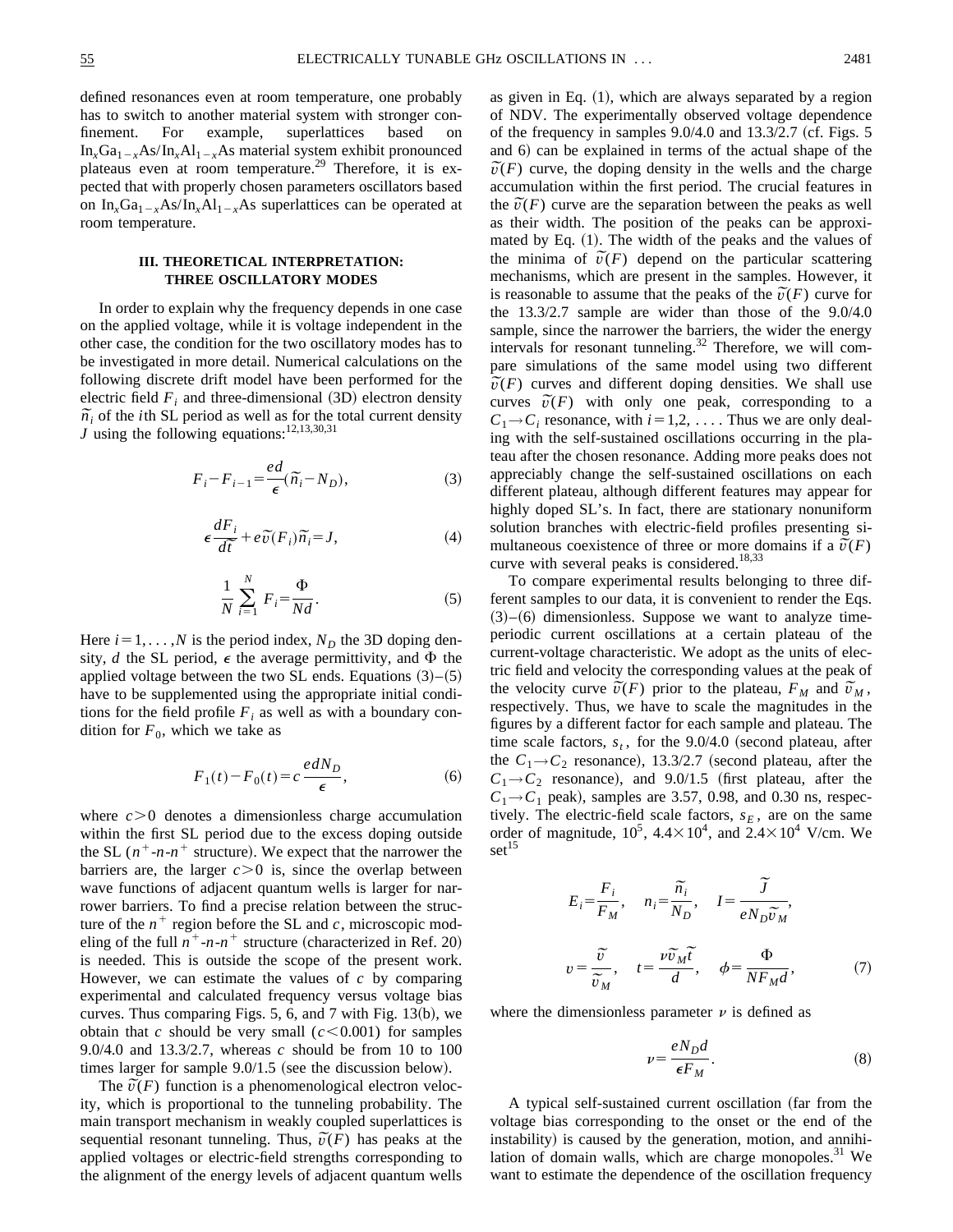

FIG. 9. Current oscillations (left) and field profiles (right) for  $\nu$ =0.1, *c* = 10<sup>-4</sup>, *N* = 50, and different values of  $\phi$ =1.10 (a), 1.25  $(b)$  and 1.61  $(c)$ . Note that near the extrema of the current oscillations, the field distribution is close to the one of the stationary state.

or period  $T_p$  on the bias  $\phi$ . There exist three different oscillation modes depending on the value of the bias:

(i) *First mode:* Oscillation of the electric-field profile around an almost uniform stationary state [Fig. 9(a)]. It occurs when the bias is just above the onset of the instability. It can be shown that the oscillation frequency decreases as the bias increases by numerically solving the problem of linear stability of the stationary electric-field profile as discussed in a companion paper.<sup>15</sup>

 $(iii)$  *Second mode:* Monopole recycling [Fig. 9 $(b)$ ], which typically occurs when the bias is larger. In this mode of oscillation, the period is the sum of the formation time of a monopole (the time it takes each new charge accumulation injected at the first SL period to form a monopole) plus the time elapsed until another charge accumulation is injected. New monopoles are formed when the current is close to its New monopoles are formed when the current is close to its<br>maximum value ( $I \approx 1$ , or  $\widetilde{J} \approx e N_D \widetilde{v}_M$  in dimensional units) and the monopole formation time is small compared to the period of the oscillation. The bias interval, over which the second oscillatory mode exists, can be shown to increase with sample doping or with the number of SL periods.

(iii) *Third mode:* Oscillation of the electric-field profile about a nonuniform stationary state containing two electricfield domains [Fig.  $9(c)$ ]. This mode is sometimes present in weakly doped samples, which oscillate for larger biases. It then occurs near the end of the oscillatory branch. In this third mode of oscillation, a domain wall remains pinned at a given location and the field values at the low- and high-field domains oscillate in antiphase. The shape of the current oscillation is almost sinusoidal and the maximum current is clearly below 1 (where the accumulation layers were injected from the injecting contact for the mode discussed before). A similar oscillation mode has been found in simulations of imperfect superlattices.<sup>34</sup>

Next we report the results of numerical simulations of the self-sustained oscillations of the current in the discrete model for different values of the dimensionless parameters. The simulations yield self-sustained current oscillations when the doping  $\nu$  is such that the corresponding stationary field profile is clearly inhomogeneous, e.g., as in Fig. 10. The current on the middle branch of stationary solutions is significantly larger than  $v(\phi)$ . In these cases the bias has to be within a certain interval  $(\phi_{\alpha}, \phi_{\omega})$   $[\phi_{\alpha} > 1]$  is on the NDV branch of  $v(E)$ , and  $\phi_{\omega}$  may or may not be larger than the minimum  $E_m$  to generate self-sustained current oscillations. Both  $\phi_{\alpha}$ >1 and  $\phi_{\omega}$  are increasing functions of *c*. In Fig. 10(a), the oscillatory behavior begins at  $\phi = \phi_{\alpha} \approx 1.100$  via a supercritical Hopf bifurcation. The amplitude of the oscillation increases with bias following a square-root law and the frequency is almost constant. At  $\phi = \phi_o \approx 1.617$  the branch of oscillatory solutions disappears via a second Hopf bifurcation. For longer SL's with  $N = 200$  and the same doping, Fig.  $10(e)$ , or for a 50-well SL with larger doping,  $10(c)$ , the end



FIG. 10. (a) Stationary current-voltage characteristic (full line) with maximum and minimum of the oscillating current (dotted lines)  $N=50$ . The oscillatory branch begins at  $\phi_{\alpha} \approx 1.100$ and ends at  $\phi_{\omega} \approx 1.617$ ; the interval of bistability begins at  $\phi_B \approx 1.487$ . (b) Fundamental frequency of the current vs the average electric field (bias) for  $N=50$ . (c,d) Same as  $(a,b)$  but now  $\nu=0.15; \phi_{\alpha} \approx 1.052, \phi_{\beta}$  $\approx$  1.556,  $\phi_{\omega}$  $\approx$  1.797. (e,f) Same as (a,b) but  $N=200; \quad \phi_\alpha \approx 1.02$ ,  $\phi_B \approx 1.622$ ,  $\phi_\omega \approx 1.868$ . In all cases  $c=10^{-4}$ .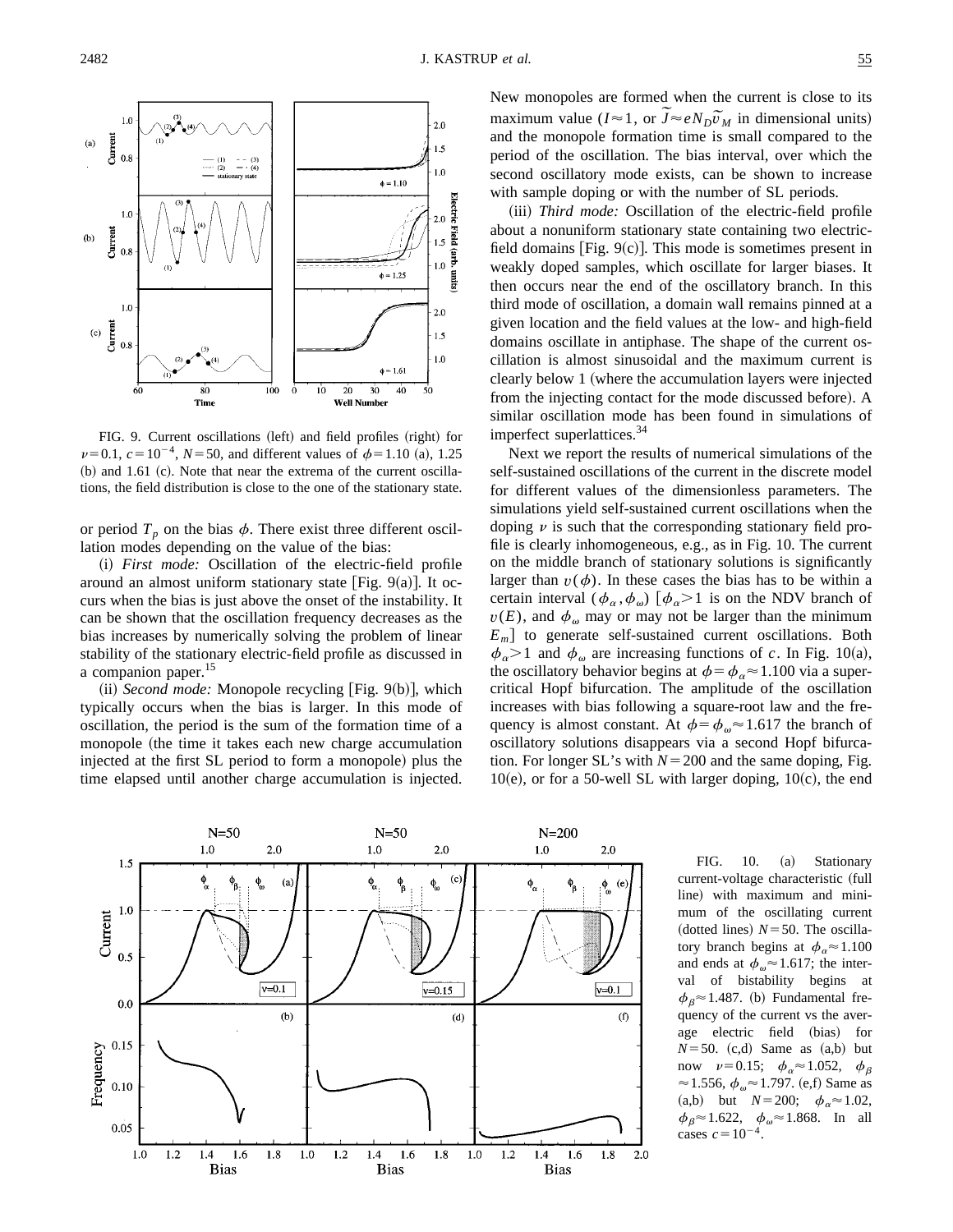

FIG. 11. (a) Electric-field profiles at different times during one period of the current oscillation depicted in the inset.  $(b)$  Time evolution of the electric-field values in the left, middle (when it exists), and right domain of the SL. The corresponding values of  $E^{(i)}(I(t))$ , *i* = 1,2,3, are represented with dashed lines. Parameter values are  $\phi$ =1.25,  $c$ =10<sup>-4</sup>,  $\nu$ =0.1, and *N*=50.

of the oscillatory branch is different: a limit cycle collides with the unstable fixed point from the middle branch of the *Z*-shaped current-voltage characteristics and disappears. This bifurcation scenario results in a decrease of the frequency down to zero, when the collision takes place, while the amplitude is unchanged to lowest order. The bias interval where the oscillatory branch exists  $(\phi_{\alpha}, \phi_{\omega})$ , shrinks as v decreases, and for  $\nu < \nu_0$  ( $\nu_0 \approx 0.073$  for *N*=50,  $c=10^{-4}$ ), there is no oscillatory solution. Close to the Hopf bifurcations the first and third modes of oscillation are found. We no longer see recycling and motion of domain walls. Instead, in all these examples, there is an interval of bistability between the self-sustained oscillations and the stable stationary lower branch of the *Z*-shaped characteristic when  $\phi$  $\epsilon(\phi_{\beta}, \phi_{\omega})$ . The bistability may be hard to observe experimentally because the basin of attraction of the self-sustained current oscillations is very small and most initial field profiles evolve to stationary situations. A similar type of bistability can be found when (i) wiggles in the static currentvoltage characteristic  $I^*(\phi)$  appear, and (ii) the upper branch of a wiggle is unstable against oscillatory behavior while the lower branch is stable. See Fig. 1 of Ref. 15 for  $\nu$ =0.3. Figure 10 shows the variation in magnitude and frequency of the current oscillations as a function of the bias for different doping values and number of SL periods.

To clarify the nature of the oscillations let us describe the *second mode* of oscillations, which occurs for most biases. Figure 11(a) shows the field profiles at different times of a given period of the current oscillations for a 50-well SL. We can identify a field profile consisting of two well-formed field domains at time  $(1)$ . We define the field of the domain to be the electric field  $E_i$  at the position where  $n_i$  has a local minimum, i.e., the variation in the field is minimal. The domain wall between two domains is a charge monopole containing an excess of electrons  $(n_i>1)$ . Its evolution towards the receiving contact (until it disappears) is captured by snapshots at times  $(2)$  to  $(4)$  in Fig. 11 $(a)$ . Let  $j(t)$  be the instantaneous position of the domain wall defined as the SL period for which  $n_i$  is a local maximum. Except for the time intervals, in which two domain walls are present simultaneously, the constant voltage condition implies that

$$
E_l(t) = E_h(t) - \frac{N}{j(t)} [E_h(t) - \phi],
$$
 (9)

where  $E_l$  and  $E_h$  are the values of the field in the low- and high-field domains, respectively. Within the low-field domain there is a tiny inhomogeneity (contact layer) close to the injecting contact, which is due to the boundary condition.<sup>15</sup> As long as the low-field domain is in the region of positive differential velocity  $(E_1 < 1)$ , the field profile is stable and the contact layer follows adiabatically the current. The position  $j(t)$  of the domain wall moves to the right with a certain velocity  $v_{\text{mon}}/v$ , where  $v_{\text{mon}}$  is always significantly less than 1 (the peak velocity in dimensionless units). Equation (9) implies that  $E_l$ ,  $E_h$ , and *I* must increase with time in order to fulfill the fixed voltage condition. When  $E_l$  surpasses 1, a small charge accumulation is injected at  $i=1$ , which moves to the right and grows until it becomes a wellformed charge monopole. See the snapshots at times (3) and  $(4)$  in Fig. 11 $(a)$ . The process is repeated in time after the old monopole has disappeared and the new one is well established. Note that two different monopoles are present simultaneously during a certain part of the oscillation period. For a long SL the displacement current is quite small during most of each oscillation period, and we have that  $E_l \approx E^{(1)}(I)$  and  $E_h \approx E^{(3)}(I)$   $[E^{(1)}(I) \leq E^{(2)}(I) \leq E^{(3)}(I)$  are the three solutions of the equation  $v(E) = I$  for  $I < 1$ ]. Note that the solutions  $E^{(1)}$  and  $E^{(2)}$  disappear for  $I>1$ . See Fig. 12 for a 200-period SL. Notice that now the domains are wellestablished at times for which the values of the current are different from those depicted in Fig.  $11(a)$ . Even for a smaller SL as the one in Fig. 11, the displacement current is small, when the current is near its maximum value for each period [see the time intervals between  $(1)$  and  $(2)$  in Fig. 11(b) and between  $(2)$  and  $(3)$  in Fig. 12(b). Notice that the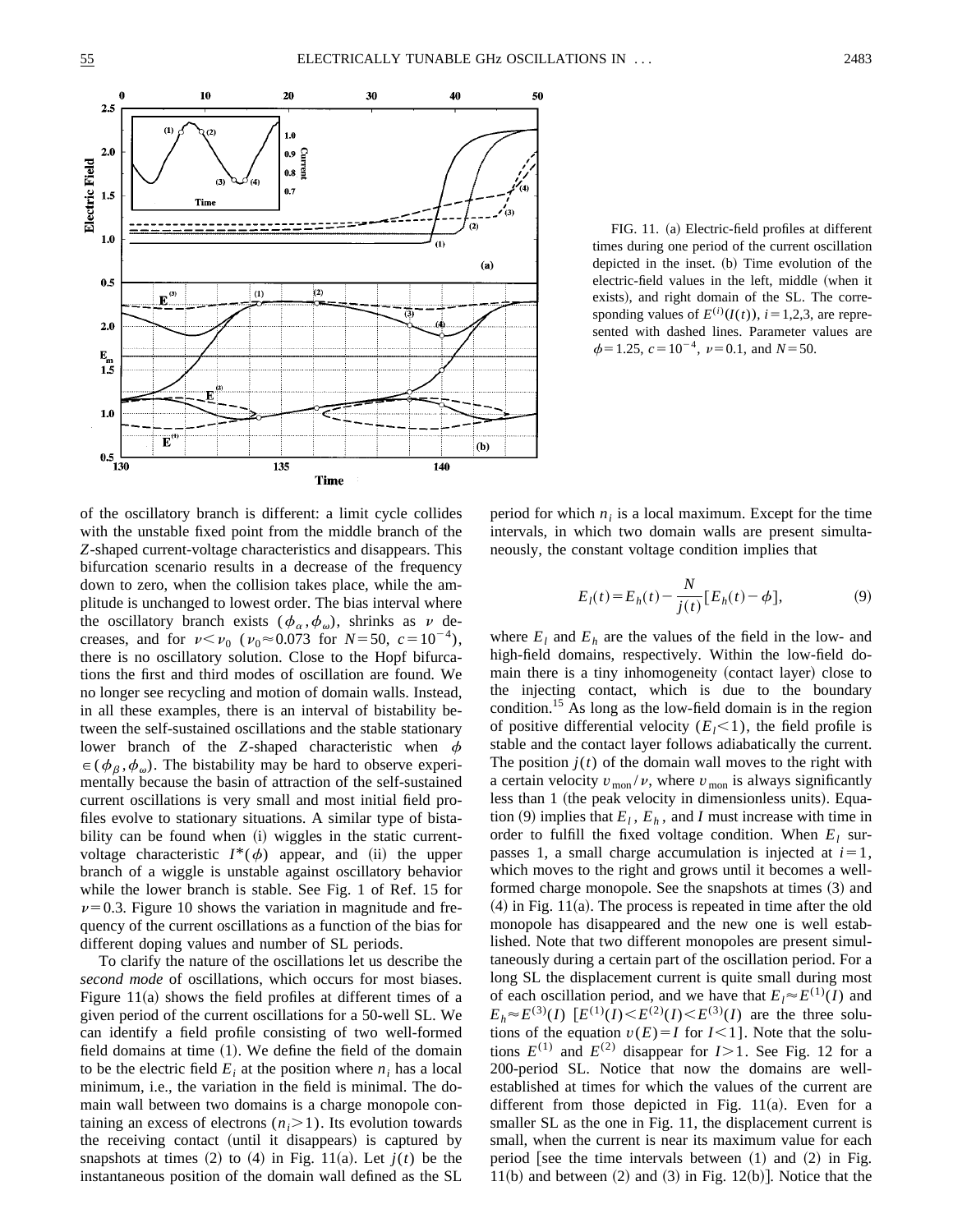

FIG. 12. Same as in Fig. 11 for  $N = 200$ .

field value on the low-field domain is near the peak of the  $v(E)$  curve during these time intervals. This will be useful in what follows.

### **A. Dependence of the oscillation frequency with voltage**

It is important to understand the bias dependence of the frequency which could be used to tune the frequency of an eventual device in agreement with the experimental observations of Sec. II. The frequency might increase or decrease with bias depending on the sample parameters  $N$  and  $\nu$ , as shown in Figs. 10(b, d, f). Let us start at the time  $t = t_0$  when  $E_1 = 1 + c \nu$  [then  $v(E_0) = 1 > v(E_1)$ ,  $E_i \approx 1$ ], the contact layer loses its stability, and a charge accumulation is injected at  $i=1$  ( $t_0 \approx 129$  in Fig. 12). One period of duration  $T_p$  is completed at  $t = t_0 + T_p$  when the next charge accumulation is injected. At this instant, the position of the charge monopole is given by Eq. (9) with  $E_l = 1$  and  $E_h \approx E^{(3)}(1)$  which yields

$$
M = j(t_0 + T_p) = \frac{E^{(3)}(1) - \phi}{E^{(3)}(1) - 1}N.
$$
 (10)

Thus, the charge accumulation has to travel a distance *M* in the time  $T_p$ . During the monopole formation time  $T_f$ ,  $E_l \approx 1$ , and the mean velocity of the charge accumulation is  $\nu^{-1}$ . On the other hand, the same charge accumulation moves at a smaller mean velocity equal to  $v_{\text{mon}}/v$  (with  $v_{\text{mon}}$ <1) for the rest of the period,  $T_p - T_f$ , once it has become a charge monopole. We therefore have

$$
M = \frac{1}{\nu} T_f + \frac{v_{\text{mon}}}{\nu} (T_p - T_f). \tag{11}
$$

This gives

$$
T_p = \frac{\nu M}{v_{\text{mon}}} - T_f \bigg( \frac{1}{v_{\text{mon}}} - 1 \bigg). \tag{12}
$$

We now estimate the monopole formation time  $T_f$ . The new charge accumulation  $\delta n$  travels with a velocity of the order of  $v(E_l)/v \approx 1/v$  and is amplified in time via

$$
\frac{d\,\delta n(t)}{dt} = -v'(E_l)\,\delta n(t),\tag{13}
$$

with an initial value  $\delta n(t_0) \sim c$ . At time (3) of Fig. 12,  $t_0 + T_f$ ,  $\delta n$  is so large that it separates two different wellformed field domains. Then we may consider that a new charge monopole has been born. This charge monopole travels at the velocity  $v_{\text{mon}}/v$  mentioned above and it sharpens as it moves; see the point marked by  $(4)$  in the Fig. 12 $(a)$ . This stage lasts until the fields before and after the monopole reach the values  $E = E^{(1)}(I)$  and  $E = E^{(3)}(I)$ , respectively, and we are back to situation  $(1)$  having completed one period. Mathematically, this behavior can be well described by an asymptotic analysis in the continuum limit ( $\nu \rightarrow 0$ ,  $Nv = \text{const.}^{35}$ 

In order to estimate  $T_f$ , we note that it is determined by the condition  $\delta n(t_0+T_f)/\delta n(t_0)=a$  where  $a \sim 1/c$ . Then Eq.  $(13)$  yields

$$
\ln(a) = -\int_{t_0}^{t_0+T_f} v'(E_i(t))dt.
$$
 (14)

Now we obtain  $E_l(t)$  from Eq. (9) with  $E_h \approx E^{(3)}(1)$ ,  $j(t) = M + v_{\text{mon}}(t - t_0)/v$ . Up to the first order in  $(t - t_0)$ , this yields

$$
E_l(t) = 1 + \frac{Nv_{\text{mon}}[E^{(3)}(1) - \phi]}{\nu M^2} (t - t_0).
$$
 (15)

Linearizing  $v'(E_l) \approx -|v''(1)|(E_l-1)$ , we obtain

$$
T_f = \sqrt{\nu M} \sqrt{\frac{2M \ln(a)}{N v_{\text{mon}} |v''(1)| [E^{(3)}(1) - 1]}}.
$$
 (16)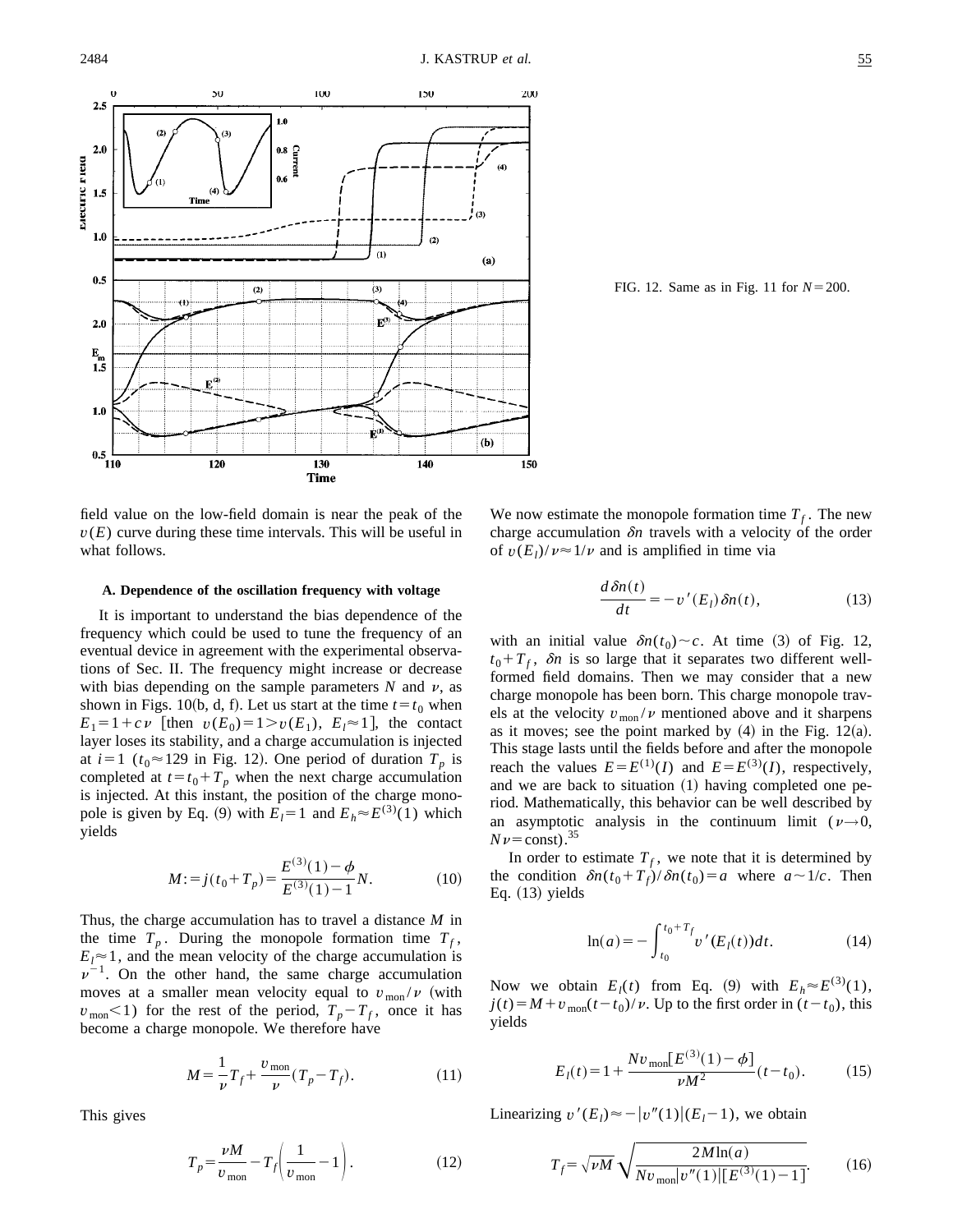

FIG. 13. (a) Frequency vs bias diagrams for different values of the dimensionless doping  $\nu$  and  $c=0.001$ . (b) Frequency vs bias diagrams for different values of *c* keeping  $\nu=0.1$  and  $N=50$  fixed.

Now *M* decreases as  $\phi$  increases, which can be seen from Eq.  $(10)$ . As  $v_{\text{mon}} < 1$ , Eq.  $(12)$  indicates that there are two competing mechanisms influencing the dependence of  $T_p$ with  $\phi$ . In general the monopole formation time  $T_f$  is negligible compared to  $T_p(\phi)$  in the following cases: (i) for long  $SL's [M]$  in Eq.  $(12)$  is then large],  $(ii)$  when the values of  $c$  are large (i.e.,  $a$  small), (iii) for large doping  $\nu$ . In these cases,  $T_p(\phi)$  should be a decreasing function. We find that the frequency increases with  $\phi$  for large values of the quantities  $N$ ,  $\nu$ , and  $c$ , while it decreases otherwise. These behaviors are illustrated in Figs. 10 and 13.

We can now interpret the experimental observations according to our theoretical results.

 $(i)$  Sample 9.0/4.0 has narrow peaks, high doping with respect to the others, and is short  $(N=40)$ . Therefore, the second oscillation mode dominates for most biases with a short stage of monopole formation  $\lfloor v''(1) \rfloor$  is quite large. During most of each oscillation period, the electric-field on the low-field domain takes on values close to that of the resonant peak. This makes it possible to distinguish two peaks in the PL data.<sup>12,30,36</sup> The frequency is practically independent on the bias.<sup>12</sup> This sample is modeled by the velocity curve shown in the inset of Fig.  $14(a)$ . The results of the numerical simulation for current oscillations and field profiles are also shown in Fig.  $14(a)$ .

 $(i)$  Sample 13.3/2.7 has wide peaks, low doping, and is also short  $(N=50)$ . We would expect the first mode of oscillation to dominate, which agrees with the experimental observation that the frequency is a decreasing function of the bias. In this mode the high-field domain is never well established, and the low-field domain is off resonance during most parts of each oscillation period [cf. Fig.  $14(b)$ ]. This explains that no Stark splitting of the PL signal is observed in the experiments for this sample.

 $(iii)$  Sample 9.0/1.5 is similar to sample 13.3/2.7, except that its doping is 2.5 times larger and the SL is shorter  $(N=40)$ . The velocity curve used in the simulations for this sample is shown in the inset of Fig.  $10(d)$ . For this sample, Fig. 7 seems to indicate that the first two oscillation modes are important: for low bias the first mode dominates, whereas for larger bias the second mode does. Figure 7 also shows that the frequency increases with bias abruptly after reaching its minimum value. Numerical calculations suggest that this could correspond to having a larger excess charge in the first SL period than in the case of sample 9.0/4.0. This could be expected for a  $SL$  with narrower barriers (cf. Fig. 13).

# **B. Self-sustained oscillations for SL with depletion contact layers**

Until now we have studied Eqs.  $(3)$ – $(5)$  with the boundary condition of Eq.  $(6)$  and  $c$  being positive. Now we are



FIG. 14. Current oscillations (left) and field profiles (right) simulating samples  $9.0/4.0$  (a) and  $13.3/2.7~(b).$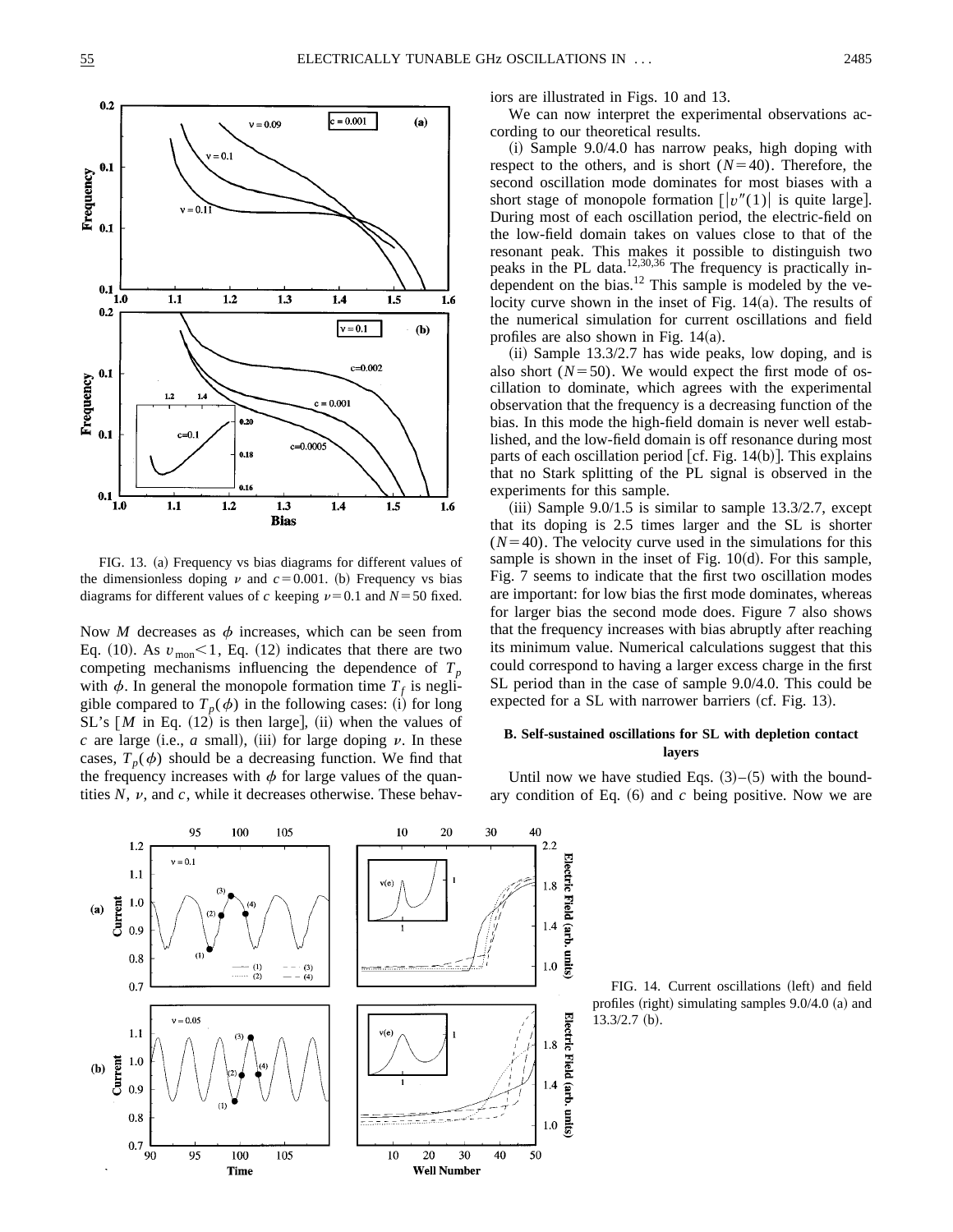

FIG. 15. (a) Current density versus time when  $c=-0.01$ . Electron density (b) and electric field ~c! profiles during one period of the current oscillation. The numbers in  $(b)$  and  $(c)$  correspond to the times marked in (a). Parameter values are  $\phi$ =1.25,  $\nu$ =0.35, and *N*=200.

going to describe what happens if  $-1 < c < 0$ , i.e., there are less electrons in the first well than the doping density  $(n_1-1=c<0;$  cf. Fig. 15).

As in the case of positive *c*, the oscillations are due to the generation, motion, and annihilation of domain walls connecting domains which are regions of almost uniform electric field approximately given by the zeros of  $I-v(E)$ . The difference is that now the electric-field profile is a monotone decreasing function of the QW index: the high-field domain is close to the beginning of the SL and the low-field domain extends to the end of the SL. The domain walls are now charge-depletion layers, having less electrons than the doping density. Let us describe one period of the current oscillations for a long SL as the one in Fig. 15 with  $N=200$ . We will assume that initially [point marked with 1 in Fig.  $15(a)$ ] the field profile has two domains connected by a domain wall  $[E=E^{(3)}(I_0)$  to the left of the domain wall and *E*  $E(E^{(1)}(I_0))$  to the right of the domain wall with an initial value of the current  $I_0 \in (v_m,1)$ . The domain wall is approximately centered at  $j/N = Y = [\phi - E^{(1)}(I_0)]$  $[E^{(3)}(I_0) - E^{(1)}(I_0)]$  so that the voltage bias condition of Eq. ~5! holds. The domain wall then moves towards the end of the superlattice with a speed close to the instantaneous value of the current. The current decreases until a certain minimum value slightly smaller than  $v_m$  is reached. Then a new highfield domain is created (close to the beginning of the SL) and the current rises sharply as the two-domain walls move towards the end of the SL. When the current is near its maximum value, the old domain wall disappears as the values of the field in the intermediate and rightmost domains coalesce. Then one period of the oscillation is completed. All these features can be understood by means of an asymptotic analysis to be reported elsewhere.<sup>37</sup> Some of the basic ideas were sketched in Ref. 31.

## **IV. THE SUPERLATTICE OSCILLATOR AS A TUNABLE HIGH-FREQUENCY GENERATOR**

Clearly, a superlattice oscillator based on the above described types of oscillations may be exploited in a device, e.g., by operating the superlattice as a frequency generator. In order to establish the use of the newly found oscillations, it is important to know what maximum frequency can be achieved. While experimental investigations in this direction are still missing, it is clear that the ultimate frequency limit will be connected with the maximum drift velocity, which can be achieved without destroying the shape of the  $v(F)$ curve.

To the first order we assume that the oscillation frequency is determined *only* by the transition time of the carriers through the sample. This approach neglects a possible oscillation of the domain boundary over a few periods only, but allows us to give an estimate for the oscillation frequencies from the current density  $j$ , the 3D doping density  $N_D$ , and the length  $L = Nd$  of the sample using

$$
f = \frac{j}{eLN_D}.\tag{17}
$$

In Fig. 16 the measured oscillation frequencies are plotted versus the frequencies calculated using Eq.  $(17)$ . For each plateau in the 9.0/4.0 sample only one measured frequency is shown, while for the 13.3/2.7 and 9.0/1.5 samples the measured minimum and maximum frequencies are plotted. The figure shows a strong correlation between drift velocity and oscillation frequency over several orders of magnitude. The highest observed *miniband* drift velocities are on the order of  $10^7$  cm/s which, as Sibille *et al.*<sup>38</sup> pointed out, for a superlattice of 500 nm length translates into a fundamental frequency of 200 GHz. However, the electric fields in the reported case cannot be increased arbitrarily without breaking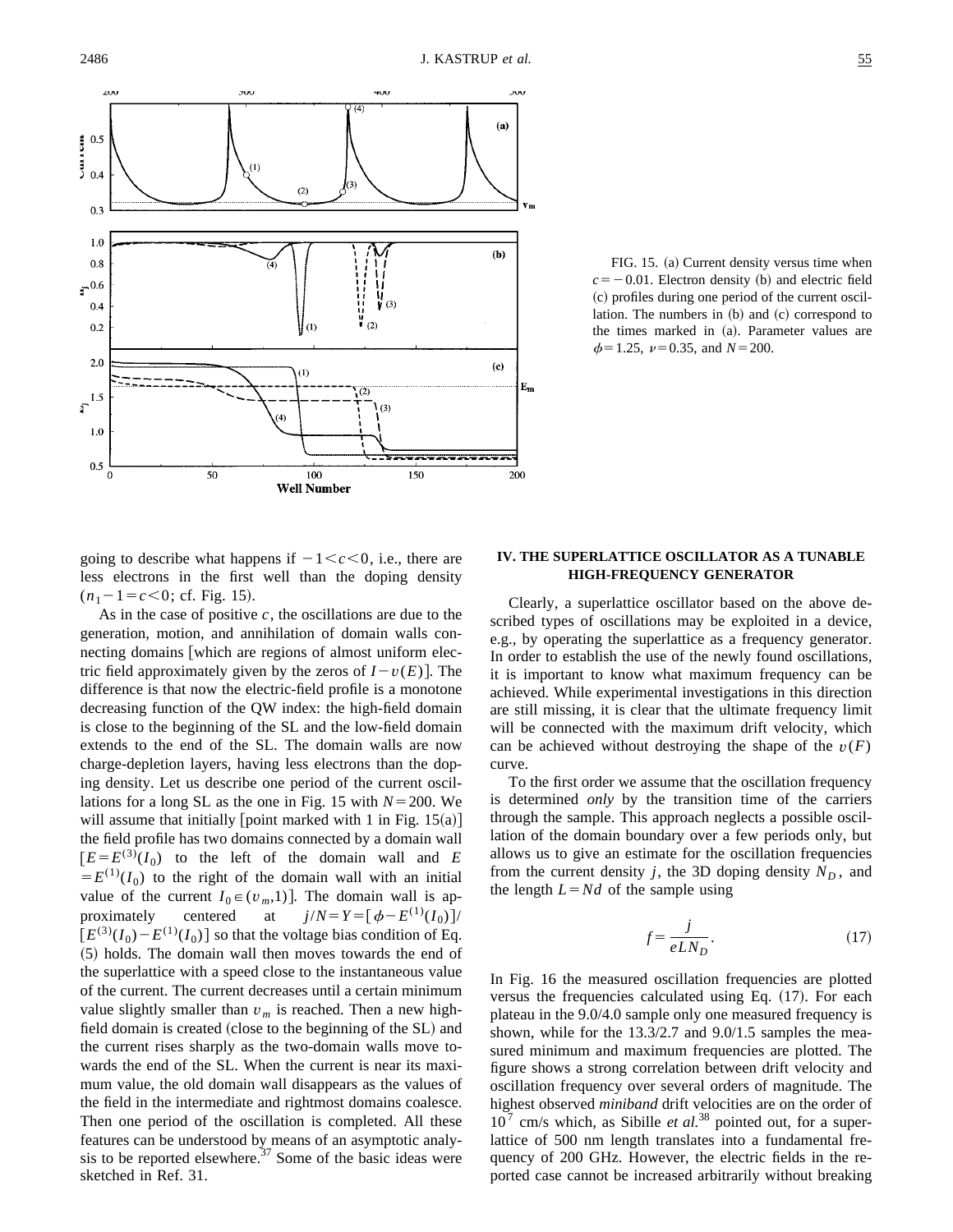

FIG. 16. Calculated vs measured frequencies for the different plateaus in the doped samples. 1*p*, 2*p*, and 3*p* denote the first, second, and third plateau, respectively. For the 13.3/2.7 and 9.0/1.5 samples the minimum and maximum frequencies for each plateau are shown.

up the miniband, while for the subband field oscillator this limitation does not apply. Accordingly, the observed frequencies become larger for higher subband resonances, which for sufficiently thin barriers will push the drift velocities and the frequencies to new limits. Looking at the oscillation frequency as a function of barrier width, we note that a change of a factor of 2.67 in barrier width leads to a change in the oscillation frequency in the first plateau of a factor of about 4000. Projecting this behavior for other material systems to feasible barrier widths, we conclude that the frequencies could reach the 100 GHz range.

Hence, in contrast to Gunn-effect devices, the oscillation frequency of the superlattice oscillator is not only defined by the length of the sample, but also by the parameters of the heterostructure. In this respect the superlattice oscillator leaves much more room for optimization. Additionally, a frequency generator based on a superlattice oscillator with several plateaus may cover several orders of magnitude with one device. In particular, the tunability *within the plateaus* at high frequencies allows us to envision a tunable frequency generator based on resonant carrier transport covering the whole GHz regime, which to our knowledge no other device is capable of.

### **V. SUMMARY AND CONCLUSIONS**

We have demonstrated that doped, weakly coupled semiconductor superlattices exhibit current self-oscillations with

- \*Present address: CompuNet GmbH, Hörselbergstr. 7 D-81677 München, Germany.
- <sup>†</sup>Permanent address: Paul-Drude-Institut für Festkörperelektronik, Hausvogteiplatz 5-7, D-10117 Berlin, Germany.
- ‡ Present address: Mikroelektronik Centret, Technical University of Denmark, DK-2800 Lyngby, Denmark.
- $^{1}$ B. K. Ridley and T. B. Watkins, Proc. Phys. Soc. **78**, 293 (1961).
- $2$  J. B. Gunn, Solid State Commun. 1, 88 (1963).
- <sup>3</sup>M. Shur, *GaAs Devices and Circuits* (Plenum Press, New York, 1987), p. 173.

GHz frequencies, which can be tuned by simply changing the applied voltage. The oscillations, which are observed in GaAs-AlAs superlattices, are not limited to low temperatures, but in one case have been observed at room temperature. They occur due to an unstable electric-field domain formation. A theoretical modeling, both analytical and numerical, demonstrates that three different oscillatory modes can occur, which depend on the detailed shape of the drift velocity curve, the doping density, the boundary condition, and the length of the superlattice. In contrast to the Blochoscillator proposed by Esaki and  $Tsu<sub>1</sub><sup>8</sup>$  the self-oscillations of the field distribution are in most cases due to a formation, motion, and recycling of a charge accumulation layer inside the superlattice. In some cases the domain boundary is localized over a few quantum wells, while the field strengths of the low- and high-field domain oscillate. We would like to stress that the observed oscillations are also different from the damped miniband oscillations observed by Le Person et al.,<sup>10</sup> because they occur only at field strengths, where the miniband is already destroyed by Wannier-Stark localization.

Considered from a macroscopic point of view in the sense that a traveling charge accumulation layer generates the oscillation in the current, the oscillations in doped superlattices are similar to the moving field domains in Gunn diodes. In both cases the nonlinearity, which is responsible for the instability, is generated by negative differential velocity. The microscopic origin, however, is entirely different with important consequences for the frequency limit and the tunability.

In conclusion, the subband superlattice oscillator has a great potential for applications as a tunable GHz oscillator. In order to achieve such a device, it is necessary to fully understand the origin of the oscillations and determine all possible oscillation modes. Furthermore, other material systems such as  $In_{x}Ga_{1-x}As/In_{x}Al_{1-x}As$  should be investigated in order to generate even higher GHz oscillations at room temperature.

## **ACKNOWLEDGMENTS**

The authors would like to thank D. Bertram for the timeof-flight experiments, R. Klann and S. Venakides for valuable discussions, A. Fischer for sample growth, and E. Wiebecke and H. Kostial for sample preparation. The work was supported in part by the DFG within the framework of Sfb 296, by the DGICYT Grant No. PB94-0375, and by the EU Human Capital and Mobility Programme Contract No. ER-BCHRXCT930413. One of us  $(A.W.)$  acknowledges financial support from the Deutsche Forschungsgemeinschaft (DFG).

- $^{4}$ F. J. Higuera and L. L. Bonilla, Physica D **57**, 164 (1992).
- $5T. G.$  Ruttan, Electron. Lett. **11**, 294 (1975).
- $^{6}$ F. Bloch, Z. Phys. **52**, 555 (1928).
- <sup>7</sup>C. Zener, Proc. R. Soc. London, Ser. A  $145$ , 523 (1934).
- ${}^{8}$ L. Esaki and R. Tsu, IBM J. Res. Dev. **14**, 61 (1970).
- <sup>9</sup> J. Feldmann *et al.*, Phys. Rev. B 46, 7252 (1992).
- <sup>10</sup>H. Le Person, C. Minot, L. Boni, J. F. Palmier, and F. Mollot, Appl. Phys. Lett. **60**, 2397 (1992).
- 11M. Hadjazi, J. F. Palmier, A. Sibille, H. Wang, E. Paris, and F. Mollot, Electron. Lett. 27, 648 (1993).